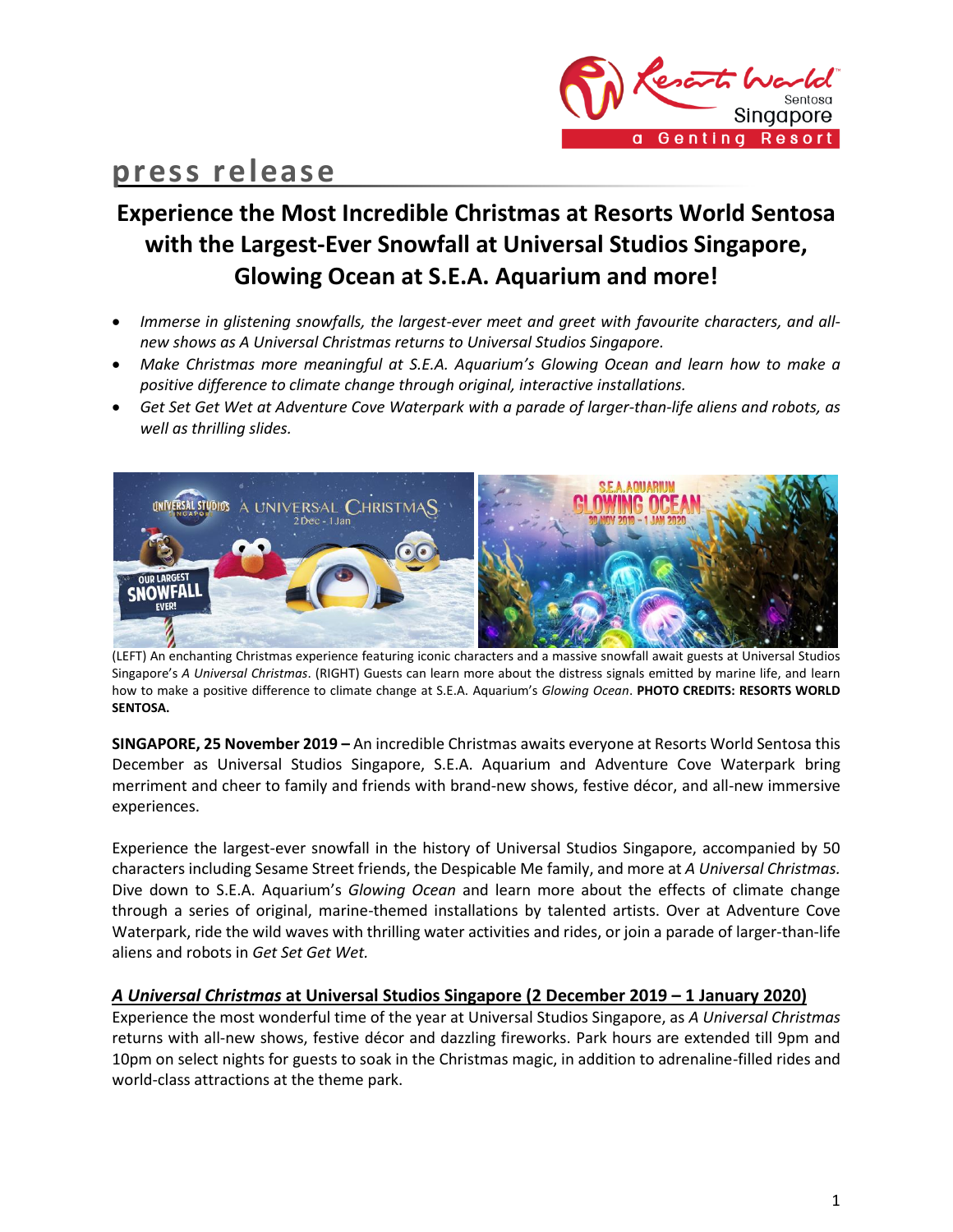Over at Hollywood, sprinkle a little mischief in merry making with Gru, Lucy and the girls from Illumination's Despicable Me franchise - a first in Singapore - along with the mischievous Minions decked out in their Christmas best. Guests can then whisk away to New York filled with larger-than-life presents and watch as Santa Claus unravels The Great Christmas Invention – an all-new show with animated projection mapping, the largest-ever meet and greet with favourite characters, and the park's largest snowfall!

This year, guests can get a sneak peek inside the world of filmmaking in Santa's Hot Set, and even star in the biggest Christmas movie ever made, directed by the big man himself! As the stars begin to shine, catch a breathtaking display of fireworks set to enchanting sounds that will burst across the night sky at the Hollywood Lagoon.

*A Universal Christmas* is included with regular admission to Universal Studios Singapore. Singapore Residents will receive a free Digi Photo worth S\$15 with the purchase of every two adult one-day tickets. Those looking for thrills all year round can purchase an Annual Pass and stand a chance to ride with Santa in his sleigh. For more information, visit [www.rwsentosa.com/universal-christmas.](file:///C:/Users/702327720/AppData/Local/Microsoft/Windows/INetCache/Content.Outlook/LR6X1BRZ/www.rwsentosa.com/universal-christmas)

## **Discover the Meanings Behind Underwater Signals at S.E.A. Aquarium's** *Glowing Ocean* **(30 November 2019 – 1 January 2020)**

This year, S.E.A. Aquarium's *Glowing Ocean* puts spotlight on the science behind the signs and signals emitted by the ocean's hues. As vibrant as these colours are beautiful to look at, the luminosity of the ocean serve as warning signals on the adverse effects of climate change on marine life.

This year's edition marks a collaboration with artists who will convey the dramatic impacts of climate change through their signature art styles and interactive installations, as well as how the public can make a positive difference to marine life. Guests can look forward to four installations:

- *The Hidden Truth:* Armed with a UV torch, guests can uncover hidden messages on an interactive mural by doodling group [Band of Doodlers.](https://www.instagram.com/bandofdoodlers/?hl=en) Founded in 2013, the group's mission is to rid the world of blank spaces by promoting art collaborations and creations through characters and doodling. Through the installation, the group hopes to highlight the dire effects of climate change on marine life and how everyone can make changes to their daily routine to combat climate change.
- *When Corals Fade:* Conceptualised by RWS's creative team, *When Corals Fade* depicts how rising temperatures trigger an ominous chain reaction which causes multi-hued corals to bleach and eventually die. The installation espouses the importance of healthy corals for ecosystems to thrive and how an adverse shift will affect the ecological balance of coral reef communities and marine life, and ultimately the local coastal communities whose livelihoods depend on the reefs for food, materials and medicine.
- Kelp Me!: Often referred to as the "trees of the marine world", kelp provides shelter and food to marine animals. Designed and created by local crocheting artist [Kelly Limerick](https://www.instagram.com/kllylmrck/?hl=en) along with 20 volunteers, this life-sized kelp forest is made from upcycling plastic waste.
- Beautiful Warning Signals: A collaboration between Milan-based art and design duo [Carnovsky](https://www.instagram.com/_carnovsky_/?hl=en) and Singapore's [Kult Studio & Gallery,](https://www.instagram.com/kult.gallery/?hl=en) young learners will learn through a light-art installation, how much harm plankton growth and algae bloom can pose in the ocean. Unbeknownst to many, these nature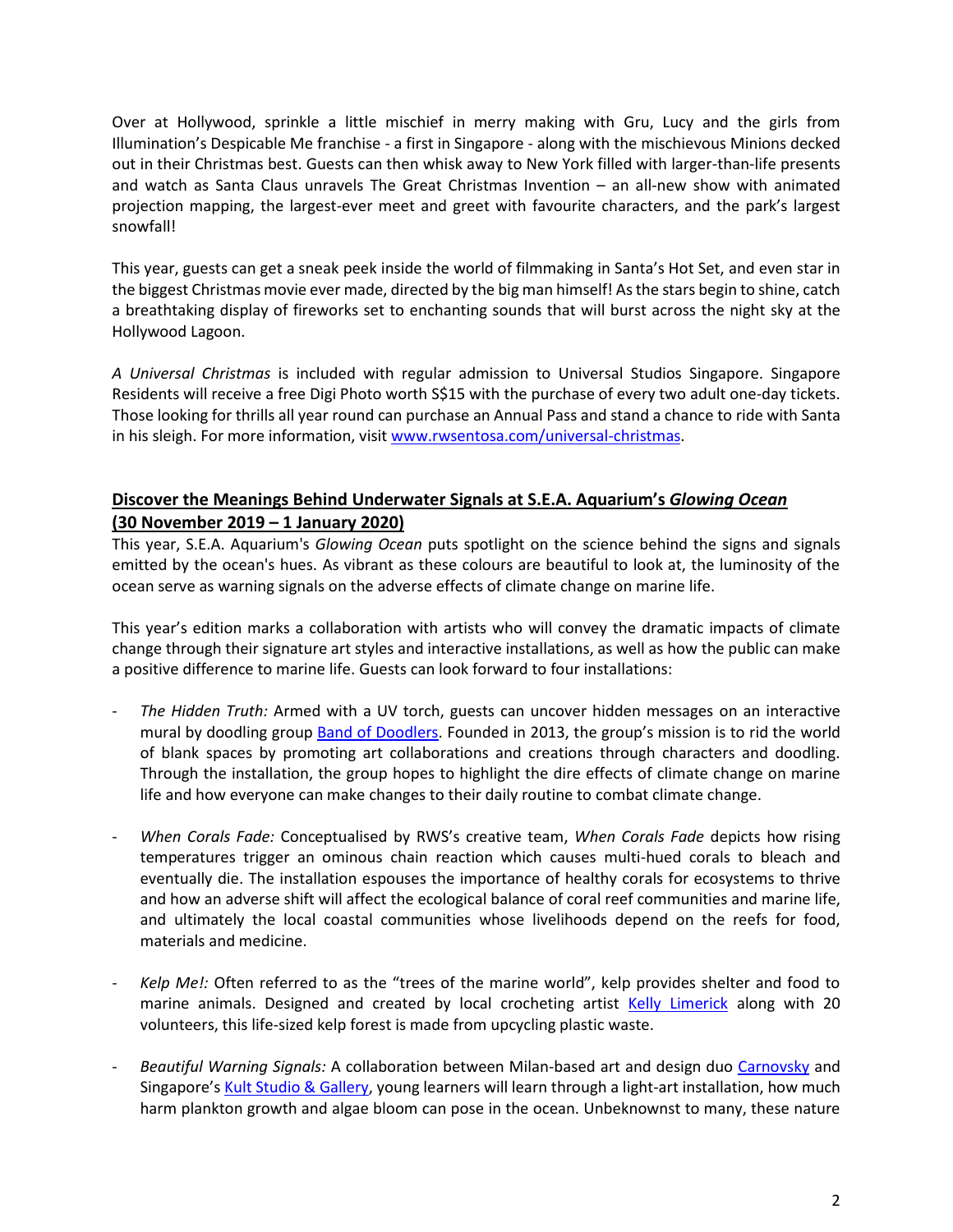occurrences may be pretty on the eyes, but in reality produce toxic concentrations of ammonia and deplete oxygen levels in the marine world.

Singapore Residents and families enjoy an online promotion of S\$78 (U.P. S\$98) for a Glowing Ocean Family Bundle, which includes two adult and one child one-day tickets from 11 Nov 2019 – 1 Jan 2020. For more information on Glowing Ocean, visit [www.rwsentosa.com/glowingocean.](http://www.rwsentosa.com/glowingocean)

## *Get Set Get Wet* **at Adventure Cove Waterpark (30 November 2019 – 1 January 2020)**

Thrill-seekers can let their hair down and frolick in the water at Adventure Cove Waterpark with a month of fun-filled activities across 16 event days in *Get Set Get Wet*. Held on weekends & public holidays, the event's highlight is the *Cosmic Invasion Water Parade*, a one-of-a-kind parade featuring aliens and robots that will make its way around the park and end with a splash at Bluwater Bay.

Guests can continue to enjoy the attractions in the water theme park, and feel the adrenaline rush zipping down thrill-packed water slides such as Riptide Rocket, Southeast Asia's first hydro-magnetic coaster. They can also grab a tube and float down Adventure River, journeying through 14 stunning scenes including a tropical jungle garden and a grotto inhabited by mystical marine creatures. As the region's only waterpark with marine life elements, guests can immerse in marine habitats, such as snorkelling with thousands of marine animals at the colourful Rainbow Reef or sign up for an unforgettable encounter with ethereal rays.

Singapore Residents can purchase one-day admission tickets to Adventure Cove Waterpark at S\$32 for adults and S\$24 for children and seniors. This special offer is only valid for online purchases. For a full list of activities, visit [www.rwsentosa.com/get-set-get-wet.](http://www.rwsentosa.com/get-set-get-wet)

**- END -**